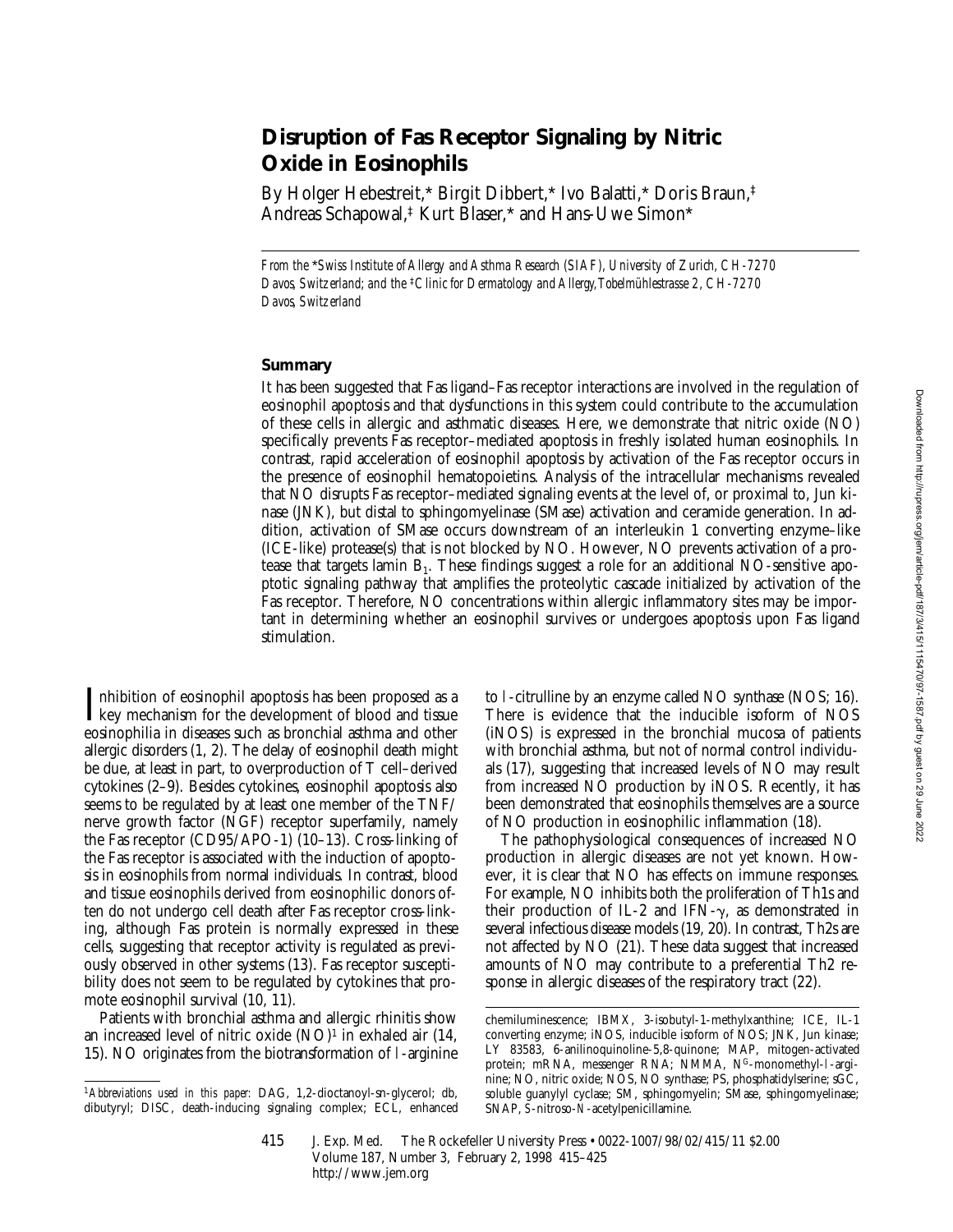Consequently, we were interested in whether NO may also play a role in later events of Th2 responses such as inhibition of eosinophil apoptosis (1, 2). A possible involvement of NO in defective Fas ligand–Fas receptor interactions was concluded from studies performed in mice where NO protected liver cells from TNF-induced apoptosis (23). Since at least one signaling cascade in the induction of cell death is common to both TNF and Fas receptors (24), we hypothesized that NO, at least in some cellular systems, may also counterregulate Fas receptor–mediated apoptosis. In this study, we demonstrate that NO mediates a functional defect in the Fas receptor signal transduction cascade in human eosinophils.

## **Materials and Methods**

#### *Reagents and Antibodies*

All cell cultures were performed using complete culture medium, which was RPMI 1640 supplemented with 10% fetal calf serum (both Life Technologies, Basel, Switzerland). SNAP (*S*-nitroso-*N*-acetylpenicillamine), dibutyryl-cGMP, dibutyryl-cAMP, C<sub>2</sub>ceramide,  $C_6$ -ceramide,  $C_2$ -dihydroceramide, DAG (1,2-dioctanoyl-sn-glycerol), IBMX (3-isobutyl-1-methylxanthine), LY 83583 (6-anilinoquinoline-5,8-quinone), and GST-fusion protein of c-Jun (GST-c-Jun, 1–79) were from Biomol (Plymouth Meeting, PA). Azide and hydroxylamine hydrochloride were obtained from Fluka (Buchs, Switzerland). The IL-1 converting enzyme (ICE) inhibitor II (*N*-acetyl-Tyr-Val-Ala-Asp-chloromethylketone; Ac-YVAD-cmk) was obtained from Bachem (Bubendorf, Switzerland). N<sup>G</sup>-monomethyl-l-arginine (NMMA) was from Alexis Corp. (Läufelfingen, Switzerland). The concentrations used for all these reagents are indicated in the text and figure legends. Anti-CD16 mAb microbeads were from Miltenyi Biotec (Bergisch-Gladbach, Germany). Unconjugated (clone CH-11, IgM) and FITC-conjugated (clone UB2,  $IgG<sub>1</sub>$ ) anti-CD95 mAb were from Immunotech (Marseille, France). For functional assays, anti-Fas mAb (IgM) was used at 1  $\mu$ g/ml. Anti–Jun kinase (JNK) Ab (C-17) was from Santa Cruz Biotechnology (Santa Cruz, CA). Anti–human lamin  $B_1$  mAb (clone 101-B7, IgG<sub>1</sub>) was from Matritech Inc. (Cambridge, MA). Neutralizing anti–GM-CSF mAb was purchased from R&D Sys. Inc. (Minneapolis, MN). LPS was from Sigma Chemical Co. (Buchs, Switzerland). IL-5 and IFN-g were obtained from Genzyme (Cambridge, MA). Unless stated otherwise, all other reagents were obtained from Sigma Chemical Co.

## *iNOS Messenger RNA Expression in Nasal Polyp Tissues*

RNA was isolated from fresh nasal polyp and inferior turbinate tissues by using an RNA purification kit (Stratagene, Heidelberg, Germany). The inferior turbinate tissues were obtained from two individuals undergoing nasal surgery for deviation of the septum and used as noninflamed control tissues. First strand cDNA synthesis and PCR amplification was conducted as described (2, 9, 13, 25). Primers used for PCR amplification were oligonucleotides recognizing sequences in iNOS (Clontech, Palo Alto, CA).

## *NO Production in Eosinophilic Inflammation (Nasal Polyposis)*

NO was measured in the nasal cavity of 20 patients with nasal polyps and 20 normal control individuals. Both groups were age and sex matched. Analysis was performed with a chemiluminescence analyzer (Eco Physics, Dürnten, Switzerland), which measures emitted light caused by the reaction  $NO + O_3 = NO_2 +$ O2. One nasal olive was closed using an occlusive nasal olive from a rhinomanometer (Homoth, Hamburg, Germany), and connected to a syringe that had access to the nasal vestibulum. The contralateral nostril was open. Subjects were asked to keep the mouth closed. Thus, breathing was carried out through the open nostril only. This allowed analysis of the local NO concentration with free flow of air from one nostril to the other via the nasopharynx. Using the syringe, 20 ml of nasal air was aspirated over a time period of 15 s. The aspirated air was injected into the analyzer. NO concentrations were recorded by an on-line microcomputer and given in parts per million. The analyzer was calibrated before each experiment using certified NO mixtures. NO concentrations in the room were  $<$  5 parts per billion.

## *Eosinophil Purification*

Eosinophils were purified as previously described (7–9, 13, 25, 26). The resulting cell populations contained 99% eosinophils as controlled by staining with Diff-Quik (Baxter, Düdingen, Switzerland) and light microscopy.

## *Coculture of Fas Receptor–activated Eosinophils with U937 Cells*

The human monocyte-like cell line U937 was received from American Type Culture Collection (Rockville, MD). U937 cells were stimulated with 10 ng/ml LPS and 100 U/ml IFN- $\gamma$  for 24 h before coculture to induce iNOS expression. Freshly purified eosinophils were incubated with 1  $\mu$ g/ml anti-Fas mAb (IgM) for 1 h before coculture. Pretreated U937 cells and eosinophils were cocultured at a 1:1 ratio for 24 h at  $37^{\circ}$ C in 5% CO<sub>2</sub> and 95% air in a humidified atmosphere. In additional experiments, the NOS inhibitor NMMA (1 mM) was included at the start of U937 stimulation. Furthermore, to block possible mediators, an inhibitor of soluble guanylyl cyclase (sGC), LY 83583 (10  $\mu$ M; reference 27), and a neutralizing anti-GM-CSF mAb (20  $\mu$ g/ml) were added to the coculture. To determine eosinophil apoptosis in this system, cells were morphologically examined. To this end, cytospin preparations were made, stained with Diff-Quik, and photographed under a Zeiss Axioscope microscope at 1,000 magnifications.

## *Determination of Cell Death*

Eosinophils (106/ml) were cultured in the presence or absence of anti-Fas mAb or ceramides in the indicated conditions and for the indicated times. Cell death of eosinophils was assessed by uptake of 1 mM ethidium bromide and flow cytometric analysis (EPICS XL; Coulter, Hialeah, FL) as previously described (7–9, 13).

#### *Determination of Apoptosis*

*Determination of DNA Fragmentation.* Oligonucleosomal DNA fragmentation, a characteristic feature of cells undergoing apoptosis, was assessed by flow cytometry as previously described (13).

*Analysis of Phosphatidylserine Redistribution.* Phosphatidylserine (PS) is normally confined to the inner plasma membrane leaflet. In contrast, PS appears on the external leaflet in apoptotic cells. Annexin V is a PS-binding protein and can be used to detect apoptotic cells (28). The appearance of PS on the eosinophil cell surface in response to the various indicated culture conditions was assessed by flow cytometry (EPICS XL) using a commercial apoptosis detection kit according to the manufacturer's instructions (R&D Sys., Inc.).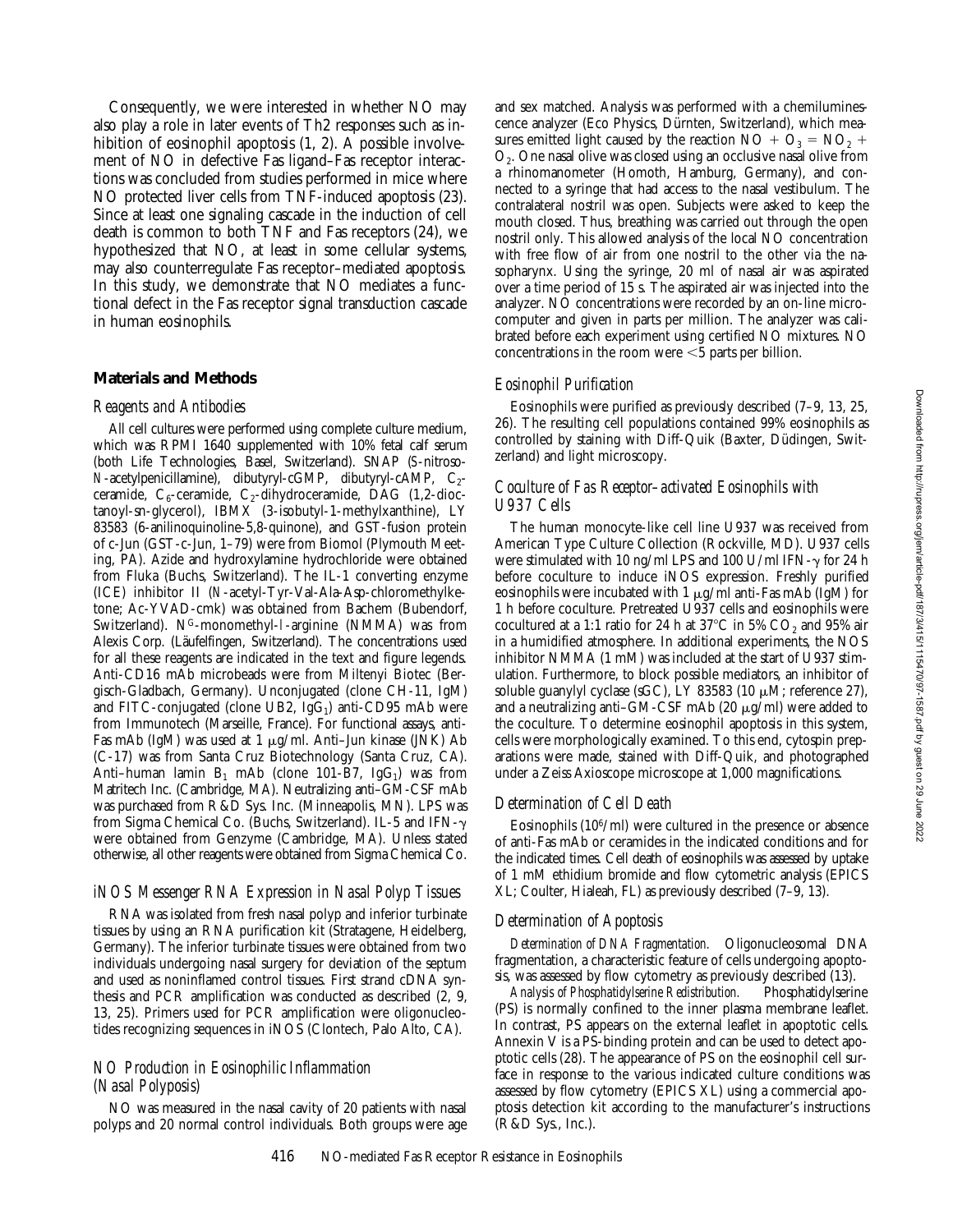#### *Determination of Acidic Sphingomyelinase Activity*

Purified eosinophils were cultured in the presence or absence of anti-Fas mAb in the indicated conditions and for the indicated times. The ICE inhibitor II Ac-YVAD-cmk  $(1 \mu M)$  was added 2 h before anti-Fas mAb stimulation. Sphingomyelinase (SMase) activity in eosinophils was determined with an in vitro assay as previously described (29).

## *Determination of JNK Activation*

Eosinophils were cultured in the presence or absence of  $C_2$ -ceramide  $(C_2)$  in the indicated conditions for 60 min. JNK activation was measured as previously described (30).

#### *Detection of Total Intracellular Proteolytic Activity*

*Fluorescamine Assay.* Protein fragmentation occuring during Fas receptor–mediated apoptosis in eosinophils was first determined by the fluorescamine assay as previously described (31). In brief, purified eosinophils were cultured in the presence or absence of anti-Fas mAb in the indicated conditions and for the indicated times. Cells (10<sup>6</sup>) were washed twice with 1 ml homogenization buffer (10 mM Hepes, 1 mM EGTA, pH 7.4, and 10 mM PMSF), and then resuspended in 100  $\mu$ l of this buffer. Cells were lysed by sonication. 500  $\mu$ l of fluorescamine solution (0.3 mg/ml) in acetone) were added to a quartz cuvette (Hellma, Basel, Switzerland) containing 1 ml of a 1:100 dilution of cell lysates in homogenization buffer. Fluorescence was measured at excitation and emission wavelengths of 390 nm and 480 nm, respectively, using a FluoroMax spectrophotometer (Spex Industries Inc., Edison, NJ). Intracellular proteolytic activity was determined as fluorescence intensity  $(cps)/\mu g$  protein cell lysate added to the cuvette. Protein concentrations in the cell lysates were measured by a Bradford protein assay (BioRad Labs., München, Germany).

*Zymogram Gels.* To further confirm the data obtained using the fluorescamine assay, we used Zymogram gels (Novex, San Diego, CA). These 0.1% gelatin-containing and standardized 10% SDS-polyacrylamide gels can be used to detect a wide variety of proteases that can use gelatin as a substrate (32). After cell culture, eosinophils  $(5 \times 10^5)$  were washed with cold PBS, resuspended in 50  $\mu$ l of sample buffer (0.06 M Tris-HCl, pH 6.8, 2% SDS, 0.0025% bromophenol blue, and 10% glycerol), and lysed by sonication. Electrophoresis was conducted under standard conditions according to the manufacturer's instructions. Gels were incubated in renaturing buffer (0.25% Triton X-100) for 30 min, and then briefly washed with developing buffer (5 mM Tris-HCl, pH 7.6, 20 mM NaCl, 0.5 mM CaCl<sub>2</sub>, and 0.002% Brij 35). The gels were stained in 0.5% Coomassie Blue R 250, and partially destained in destaining solution (10% CH<sub>3</sub>COOH, and 40%  $CH<sub>3</sub>OH$ ) to make digested gelatin spots visible.

#### *Immunoblotting*

We measured expression and/or degradation of lamin  $B_1$  in eosinophils that had been cultured in the presence or absence of anti-Fas mAb in the indicated conditions and for the indicated times. Eosinophils (106) were washed, resuspended in Lämmli buffer, and lysed by sonication. Equal sample volumes of whole cell lysates were applied to an 8% SDS polyacrylamide gel, and separated proteins were electrotransferred onto a nitrocellulose filter (Hybond–enhanced chemiluminescence [ECL]; Amersham Intl., Buckinghamshire, UK). The blots were blocked at room temperature for 1 h in blocking solution (10 mM Tris-HCl, pH 7.5, 100 mM NaCl, 0.1% Tween 20, and 5% BSA). Filters were

incubated in 1% BSA blocking solution containing  $0.5 \mu g/ml$ anti–lamin  $B_1$  mAb at room temperature for 1–2 h, followed by incubation with horseradish peroxidase (HRP)-conjugated anti– murine Ig $G_1$  mAb (1:2,000; Amersham Intl.). Blots were developed by an ECL technique (ECL kit; Amersham Intl.) according to the manufacturer's instructions.

#### **Results**

*Increased NO Production in Nasal Polyp Tissues.* We have previously reported that eosinophils in nasal polyp tissues often have a decreased susceptibility to undergo apoptosis after Fas receptor activation (13). Recently published work suggests that NO may protect liver cells from TNF receptor–mediated apoptosis (23). To verify a potential role of NO for Fas receptor resistance in eosinophils, we measured NO concentrations in the nasal cavity in 20 healthy subjects and 20 patients with nasal polyps. As shown in Fig. 1 *A*, NO concentrations were increased by fourfold in patients with nasal polyps, suggesting increased production of NO in this model of eosinophilic inflammation.

Increased NO production is often achieved by activation of the iNOS gene (22). Consequently, we investigated the pattern of iNOS gene expression by reverse transcriptase PCR in nasal polyp tissues. The results are shown in Fig. 1 *B.* Nasal polyp, but not control nasal tissues, expressed detectable iNOS messenger RNA (mRNA), as indicated by the presence of a PCR product with the expected size of 257 bp. iNOS specificity of this PCR product was demonstrated by hybridization to an  $iNOS$ -specific probe.  $\beta$ -actin–specific amplification products were of similar intensity between all samples, suggesting equality of the RNA populations. Thus, it is likely that the expression of iNOS in nasal polyp tissues



**Figure 1.** Role of NO in eosinophilic inflammation. (*A*) Increased NO concentrations in the nasal cavity of patients with nasal polyps compared to normal control individuals. Measurements were performed with a chemiluminescence analyzer as described in Materials and Methods. Values are means  $\pm$  SEM. This figure includes results from 20 different individuals in each group  $(*, P < 0.001)$ . (*B*) iNOS mRNA is expressed in nasal polyp tissues. In contrast, under the same experimental conditions, control nasal tissues expressed little or no iNOS mRNA. RNA was isolated, and first-strand synthesis was performed. Human iNOS cDNA was amplified by PCR using spe-

cific iNOS primers. The PCR products were electrophoresed on a 1% agarose gel, transferred onto a nitrocellulose filter, and hybridized with a random-primed fluorescein-12-dUTP–labeled iNOS probe. As a control, human  $\beta$ -actin cDNA was amplified and PCR products were stained by ethidium bromide in an agarose gel. Data from four different patients with nasal polyps and two control individuals are presented.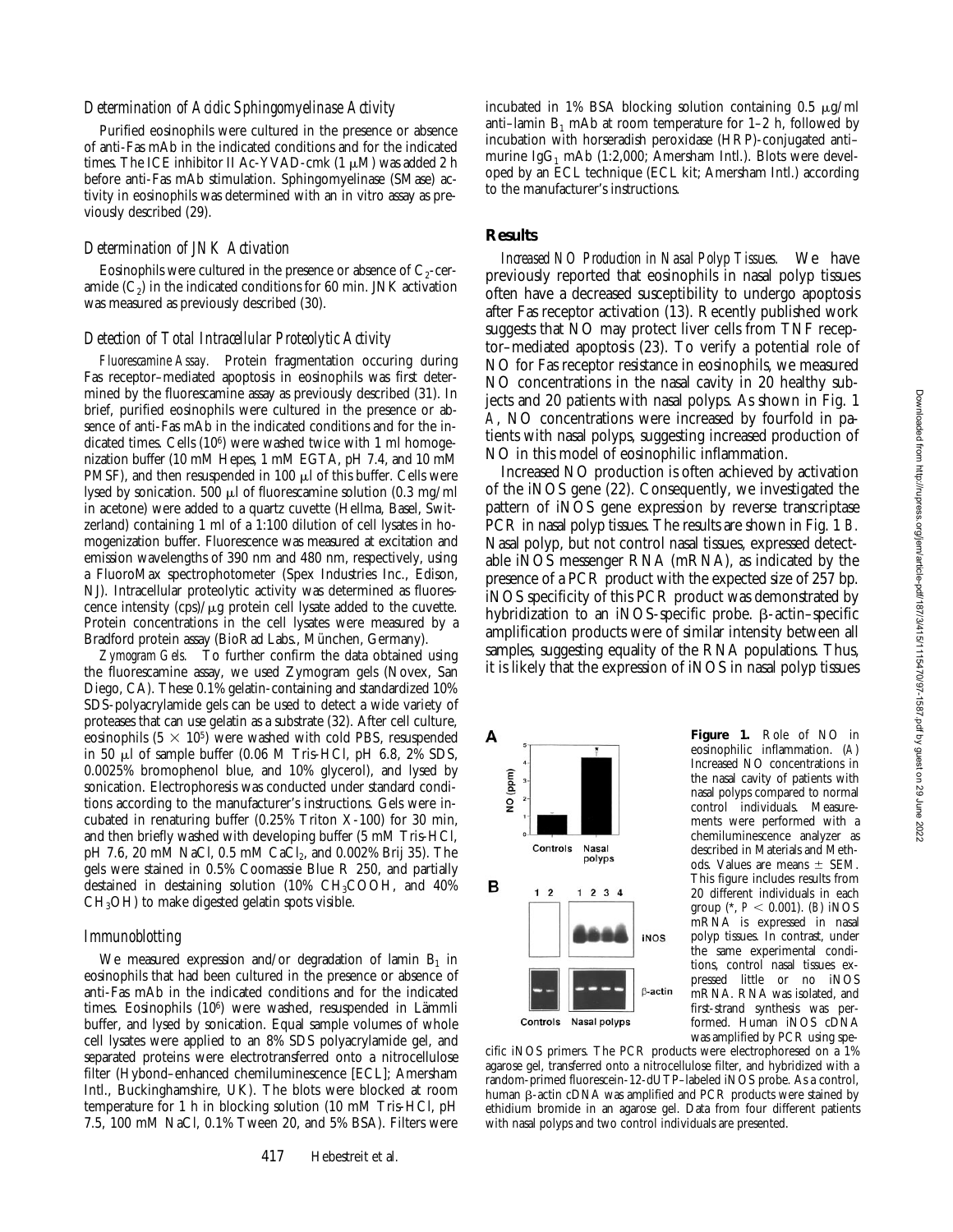

medium





IFN<sub>y</sub> and LPS + NMMA

 $IFN<sub>Y</sub>$  and LPS<br>+ LY 83583

**Figure 2.** Activated U937 cells prevent Fas receptor–mediated apoptosis in eosinophils. Purified eosinophils were stimulated with anti-Fas mAb, and cocultured with U937 cells for 24 h. LPS– and IFN- $\gamma$ –stimulated U937 cells produce a factor that prevents eosinophils apoptosis. In contrast, unstimulated U937 cells or cocultures incubated with the NOS inhibitor NMMA or the sGC inhibitor LY 83583 did not prevent eosinophil apoptosis (original magnification: 1,000). Neutralizing anti–GM-CSF mAb did not counteract the effects of the factor that prevents eosinophil apoptosis in this system (not presented).

accounts for the increased NO production measured in the nasal cavities of these patients.

*NO Inhibits Fas Receptor–induced Apoptosis of Eosinophils.* To more directly determine a possible role of NO for the reduction of eosinophil sensitivity to Fas receptor– mediated apoptosis, we cocultured stimulated monocyticlike U937 cells with anti–Fas receptor–activated freshly purified eosinophils. U937 cells were stimulated with LPS and  $IFN-\gamma$  to induce iNOS expression and NO production. As shown in Fig. 2, eosinophils undergo normal Fas receptor– mediated apoptosis under conditions where U937 cells were not stimulated. In contrast, LPS– and IFN- $\gamma$ –stimulated U937 cells prevented eosinophil apoptosis in this coculture system. This suggests that activated U937 cells produce a factor that counterregulates Fas receptor–mediated death. Moreover, addition of 1 mM NMMA (NOS inhibitor) or 10  $\mu$ M LY 83583 (sGC inhibitor; NO signals via sGC; reference 27) abolished the effect of stimulated U937 cells on Fas receptor–mediated eosinophil apoptosis (Fig. 2). In addition, since activated U937 cells may also produce eosinophil survival factors such as GM-CSF, we also used a neutralizing anti–human GM-CSF mAb in this system, and observed no effect on Fas receptor–mediated eosinophil apoptosis (not presented). These data suggest that NO, but not GM-CSF, is involved in U937-mediated Fas receptor resistance of eosinophils.

To complement these studies and to establish a functional approach without the need of a coculture system, we generated NO in pure eosinophil cultures either by endogenous catalase from azide or hydroxylamine or by hydrolysis from SNAP (33, 34). As shown in Fig. 3 *A*, cell viability of purified eosinophils from individuals with normal or slightly increased eosinophil numbers averaged  $63 \pm 2\%$  after 24 h of in vitro culture. Anti-Fas mAb treatment accelerated eosinophil death by twofold  $(31 \pm 3%)$ . Azide, in the range of 0.02 to 1.2 mM, hydroxylamine, in the range of 0.3 to 1.2 mM, and SNAP, in the range of 0.001 to 1 mM, significantly inhibited Fas receptor–mediated eosinophil death. At optimal concentrations, the rescue effect was 95% for azide (1.2 mM), 89% for hydroxylamine (1.2 mM), and 100% for SNAP (1 mM) (Fig. 3 *B*). Similar to the coculture system, LY 83583 abrogated the protective effect of 1 mM SNAP on anti-Fas mAb-induced eosinophil death. Moreover, the specific eosinophil survival factor IL-5 (3, 4) had only little rescue effects (17%) in this system (Fig. 3 *B*). In addition, similar to IL-5, IFN- $\gamma$ , IL-3, and GM-CSF were unable to significantly protect eosinophils from Fas receptor–mediated death (not presented). Furthermore, and in contrast to the strong rescue effect of NO on Fas receptor– activated cells, it is important to note that all NO donors only slightly inhibited spontaneous eosinophil death (16% for azide, 18% for hydroxylamine, and 5% for SNAP).

Using a DNA fragmentation assay and flow cytometric analysis of surface PS expression, we demonstrated that the anti-Fas mAb triggered apoptotic cell death. This apoptotic cell death was inhibited by NO. We found  $35 \pm 2\%$  DNA fragmentation in nontreated purified eosinophils after 16 h of in vitro culture (Fig. 4 *A a*). Anti-Fas mAb treatment of eosinophils increased the levels of DNA fragmentation to  $64 \pm 4\%$  DNA (Fig. 4 *A b*). In this system, SNAP inhibited Fas receptor–mediated apoptosis in a dose-dependent manner (Fig. 4 *A*, *c*, and *d* and *right*). Similar results were obtained using azide and hydroxylamine as NO donors (not presented). Moreover, anti-Fas mAb-induced externalization of PS, an early marker of apoptosis (28), was inhibited in the presence of 1 mM SNAP, further suggesting that NO inhibits typical apoptotic processes induced by Fas receptor activation in human eosinophils (Fig. 4 *B*).

*NO Causes Reduced Fas Receptor Sensitivity via sGC in Eosinophils.* sGC is generally accepted as being the main molecular target of NO leading to the production of cGMP. The subsequent regulation of cGMP-dependent protein kinases, nucleotide phosphodiesterases, and ion channels mediates most of the physiological NO functions (35). Therefore, we mimicked intracellular cGMP increases after sGC activation by adding cell membrane-permeable dibutyryl (db)-cGMP to the in vitro cultures. Similarly to SNAP, azide, or hydroxylamine, db-cGMP reduced anti-Fas mAbinduced death in purified eosinophils in a dose-dependent manner (Fig. 5 *A*). The inhibition of cell death was 100% at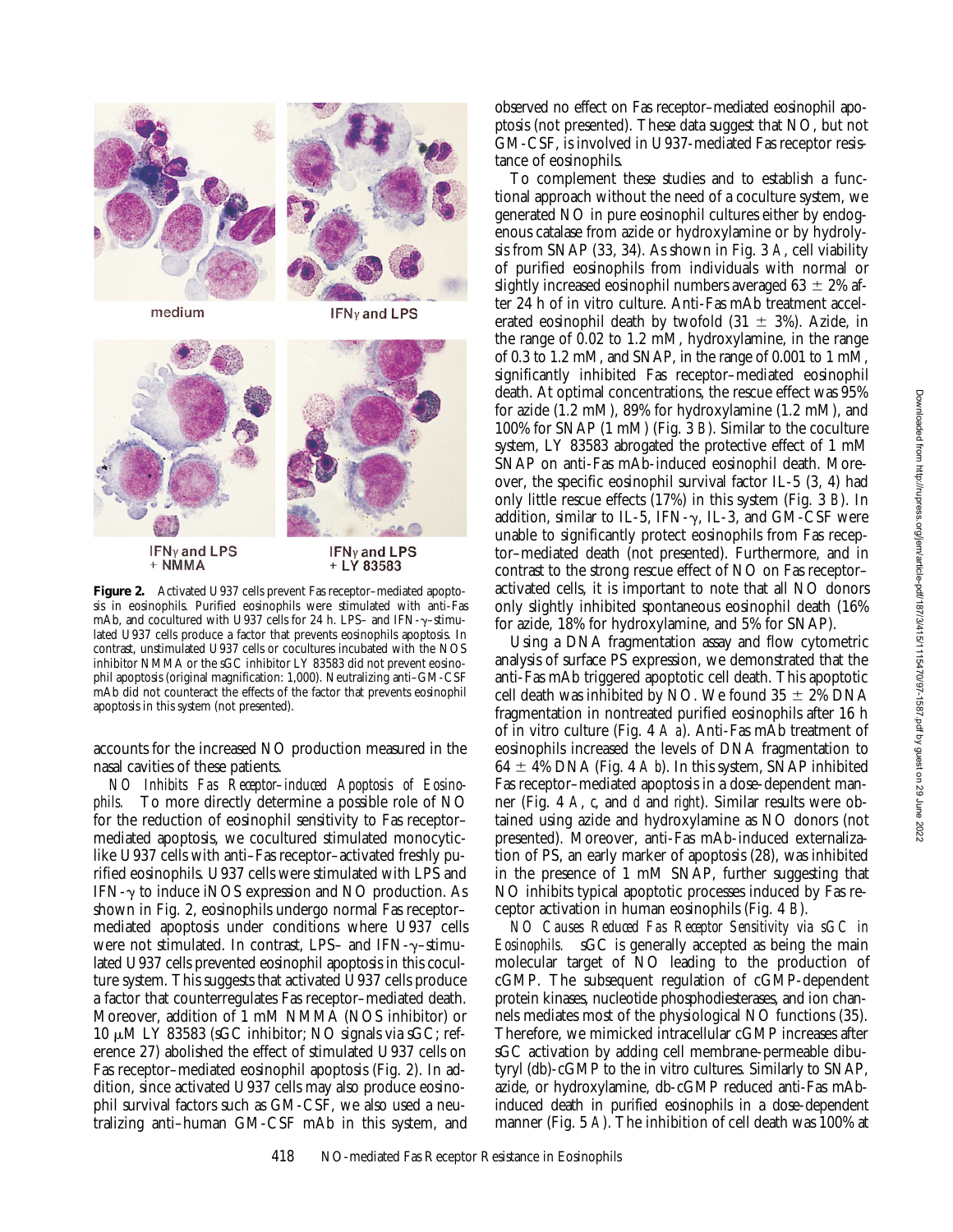

**Figure 3.** Fas receptor–mediated death is prevented by NO, but not by IL-5 in freshly purified eosinophils. (*A*) Three different NO donors (azide and hydroxylamine release NO due to endogenous catalase activity; SNAP spontaneously releases NO) inhibited, in a dose-dependent manner, Fas receptor–mediated eosinophil death. *Horizontal lines*, cell viability of untreated eosinophils. Eosinophils were cultured for 24 h in the presence of anti-Fas mAb and NO donors at the indicated concentrations. Cell viability was assessed by uptake of 1  $\mu$ M ethidium bromide and flow cytometric analysis. Values are means  $\pm$ SEM of three independent experiments. (*B*) In contrast to NO, optimal concentration of IL-5 (50 ng/

ml) did not inhibit Fas receptor–mediated eosinophil death. LY 83583 was used to demonstrate the specificity of NO-mediated effects. Experiments were performed as described in  $\dot{A}$ . The percentage of inhibition of Fas receptor–mediated eosinophil death was calculated. Values are means  $\pm$  SEM of three independent experiments.

50 mM db-cGMP. In contrast, DAG, an important second messenger molecule in other signaling systems, had no effect on Fas receptor–mediated eosinophil death (not presented), indicating specificity of the observed db-cGMP effects.

The generation of cGMP subsequently inhibits a cGMPregulated cyclic nucleotide phosphodiesterase (35) and, consequently, increases intracellular cAMP. Therefore, membrane-permeable db-cAMP was added to our system to mimic increases in cAMP levels. Similarly to db-cGMP, dbcAMP was an effective blocker of Fas receptor–mediated eosinophil death (Fig. 5 *A*). In fact, the db-cAMP rescue effect was, at concentrations between 1 and 50 mM, even more potent than db-cGMP.

cGMP and cAMP are both targets of regulatory phosphodiesterases that cleave these molecules to 5'-GMP and 5'-AMP, respectively. To confirm the roles for cGMP and cAMP in the reduction of eosinophil sensitivity to Fas receptor–mediated apoptosis, we next inhibited phosphodiesterases by using IBMX to increase intracellular cGMP and cAMP levels. Previously published work has demonstrated that inhibition of phosphodiesterase activity enhances NO effects (36). Therefore, we performed experiments using suboptimal concentrations of the NO donor SNAP to investigate whether IBMX is able to increase SNAP-mediated protection from cell death. Inhibition of phosphodiesterase activity by IBMX and suboptimal concentrations of SNAP blocked Fas receptor–mediated death almost completely, whereas IBMX had no significant effect when optimal concentrations of SNAP were used (Fig. 5 *B*). We also performed DNA fragmentation assays and observed similar results (not presented). Together, these data suggest that NO exerts its potent inhibitory effect on Fas receptor– mediated apoptosis through activation of sGC and consequent enhancement of intracellular cGMP and cAMP levels.

*NO Inhibits Fas Receptor Signaling Events Distal to Acidic SMase Activition in Eosinophils.* In preliminary experiments, we excluded the possibility of Fas receptor downregulation

as a mechanism to reduce eosinophil sensitivity to Fas receptor–mediated apoptosis by NO (not presented). Rather, this implied that the reduced sensitivity of NO-treated eosinophils to Fas receptor–mediated apoptosis reflected a functional defect to transduce signals via this receptor. Previously published work suggested that acidic SMase-generated ceramide is involved in the Fas receptor signaling pathway leading to apoptosis (29, 37, 38). Therefore, the effect of anti-Fas mAb treatment on SMase activity was studied in the absence and presence of optimal concentrations of SNAP. Enzyme activity was determined by degradation of radioactively labeled sphingomyelin (SM) in an in vitro assay. As shown in Fig. 6 *A*, anti-Fas mAb treatment was followed by induction of SMase activity in both SNAP-untreated and -treated eosinophils, indicating that NO may act distally from SM breakdown. In contrast, the ICE inhibitor II Ac-YVAD-cmk abrogated Fas receptor– mediated activation of SMase (Fig. 6 *A*), suggesting that SM breakdown is distal to early ICE protease activation in the Fas receptor signaling pathway.

We next investigated whether SMase-generated ceramide could induce apoptosis in eosinophils as it has been reported in other systems (29, 37, 38). Indeed,  $10-50 \mu M$  $C_{2}$ - or  $C_{6}$ -ceramide induced, in a dose-dependent manner, eosinophil death (Fig. 6 *B*). In contrast, the biologically inactive structural analogue of  $C_2$ -ceramide,  $C_2$ -dihydroceramide, had no effect on cell death in the same concentration range. Higher ceramide concentrations were found to damage the cell membrane. To determine whether NO can counterregulate ceramide-induced apoptosis, untreated and  $C_2$ -ceramide–treated eosinophils were incubated in the absence and presence of optimal concentrations of SNAP, db-cGMP, and db-cAMP. SNAP, db-cGMP, and dbcAMP inhibited C<sub>2</sub>-ceramide–induced cell death (Fig. 6 *C*) and DNA fragmentation (not presented). These data suggest that NO, as well as its second messengers, counterregulate Fas receptor signaling distal to ceramide generation.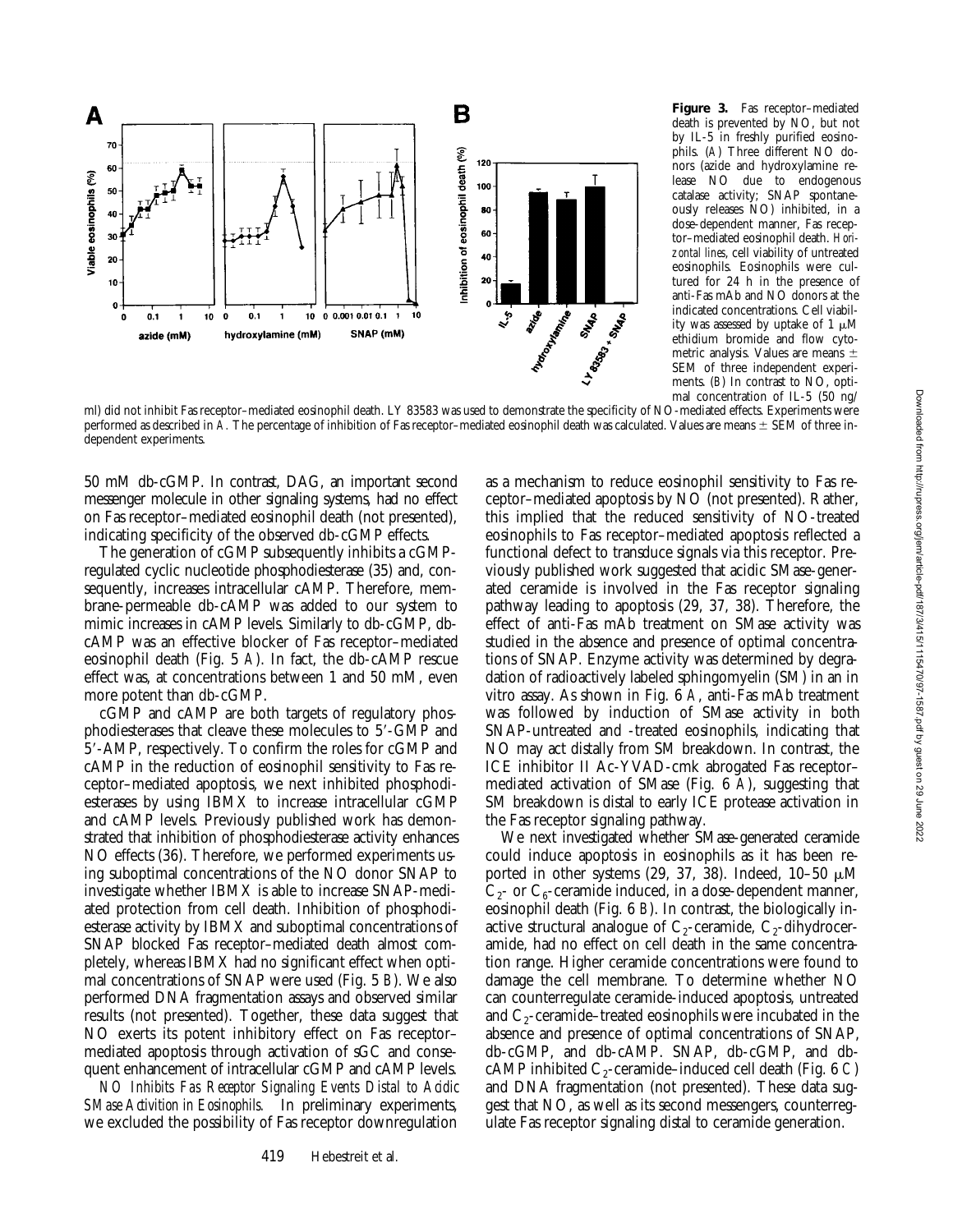

**Figure 4.** NO prevents Fas receptor–mediated apoptosis in freshly purified eosinophils. (*A*) SNAP inhibited, in a dose-dependent manner, Fas receptor–mediated DNA fragmentation. Eosinophils were cultured for 16 h. DNA fragmentation (*black*) was determined by DNA staining with propidium iodide and flow cytometric analysis. (*Left*) *a*, untreated; *b*, anti-Fas mAb; *c*, anti-Fas mAb plus 0.5 mM SNAP; *d*, anti-Fas mAb plus 1 mM SNAP. (*Right*) Values are means  $\pm$  SEM of three independent experiments. (*B*) SNAP inhibited Fas receptor–mediated redistribution of PS. Eosinophils were cultured for the indicated times. FITC-conjugated annexin V binding (*black*) was assessed by flow cytometric analysis. (*Left*, measurements after 8 h) *a*, untreated; *b*, anti-Fas mAb; *c*, anti-Fas mAb plus 0.5 mM SNAP; *d*, anti-Fas mAb plus 1 mM SNAP. (*Right*) Values are means  $\pm$  SEM of three independent experiments.

*NO Inhibits Fas Receptor–induced JNK Activation.* Recently, it has been demonstrated that both Fas receptor activation as well as the presence of  $C_2$ -ceramide results in activation of an alternative mitogen-activated protein (MAP) kinase pathway leading to JNK activation followed by apoptosis in human T and B cells (30, 39). Activated JNK phosphorylates c-Jun in many systems (40–42). Therefore, phosphorylation of GST-c-Jun (1–79) was used to measure JNK activity by an immune complex kinase assay. As shown in Fig. 6 *D*,  $C_2$ -ceramide stimulation for 60 min induced phosphorylation of c-Jun. In contrast, these increases were abolished by the second messengers of NO cGMP and cAMP. These data suggest that NO interrupts the Fas receptor signaling pathway at the level of, or proximal to, JNK activation.

*NO Inhibits Fas Receptor–induced Proteolytic Activity in Eosinophils.* Since proteases are believed to be the central components of the cell death machinery (43), we analyzed proteolytic activity in Fas receptor–activated eosinophils and its modulation by NO. Total protease activation was first assessed using a fluorescence assay to measure the amounts of degraded proteins by conjugating terminal amino groups to the fluorochrome Fluram. Anti-Fas mAb stimulation of



**Figure 5.** Fas receptor–mediated death is prevented by NO-induced second messengers in freshly purified eosinophils. (*A*) cGMP and cAMP inhibited, in a dose-dependent manner, Fas receptor–mediated death. In contrast, DAG had no effect in this system (not presented). The dashed line represents cell viability of untreated eosinophils. Eosinophils were cultured for 24 h. Cell viability was assessed by uptake of  $1 \mu M$  ethidium bromide and flow cytometric analysis. Values are means  $\pm$  SEM of three independent experiments. (*B*) Inhibition of phosphodiesterase activity by IBMX enhanced low-dose NO effects. 0.5 mM, but not 0.1 mM, SNAP inhibited Fas receptor–mediated eosinophil death. However, 0.1 mM SNAP could completely block death when IBMX was added. Experiments and analysis were performed as described in *A*. Values are means  $\pm$ SEM of three independent experiments.

eosinophils for 16 h resulted in an increase in specific fluorescence intensity in the Fluram assay by a factor of 2.3, indicating increased proteolytic activity. This increase was not detected in the presence of optimal SNAP concentrations (Fig. 7 *A*). Intracellular proteolytic activity was also analyzed by separating and incubating cell lysates on a Zymogram gel that contained 0.1% gelatin. Again, Fas receptor– activated eosinophils demonstrated elevated proteolytic activity compared to unstimulated cells (Fig. 7 *B*). Increased proteolytic activity after Fas receptor activation involved proteases with molecular masses of 49, 58, 84, and between 90 and 95 kD beginning 7 h after stimulation. In contrast, additional treatment of eosinophils with 50 mM db-cGMP resulted in reduced proteolytic acitivity in these cells. Moreover, the pattern of protease activation did not differ between spontaneously and anti-Fas mAb-mediated dying cells. These data suggest that NO reduces activation of proteases within the Fas receptor signaling pathway, and thereby prevents Fas receptor–mediated apoptosis in eosinophils.

Previous studies have identified important targets of proteases that execute cell death. One of these targets is a nuclear 74-kD protein, lamin  $B_1$ . In contrast to the slow turnover of lamins in nonapoptotic cells  $(t_{1/2} > 24 \text{ h})$ , apoptotic cells are characterized by a rapid decrease in levels of intact lamins (44). Lamin cleavage seems to be required for packaging of the condensed chromatin into apoptotic bodies (45). Therefore, we characterized cleavage of lamin  $B_1$  in Fas receptor–activated eosinophils in the presence or absence of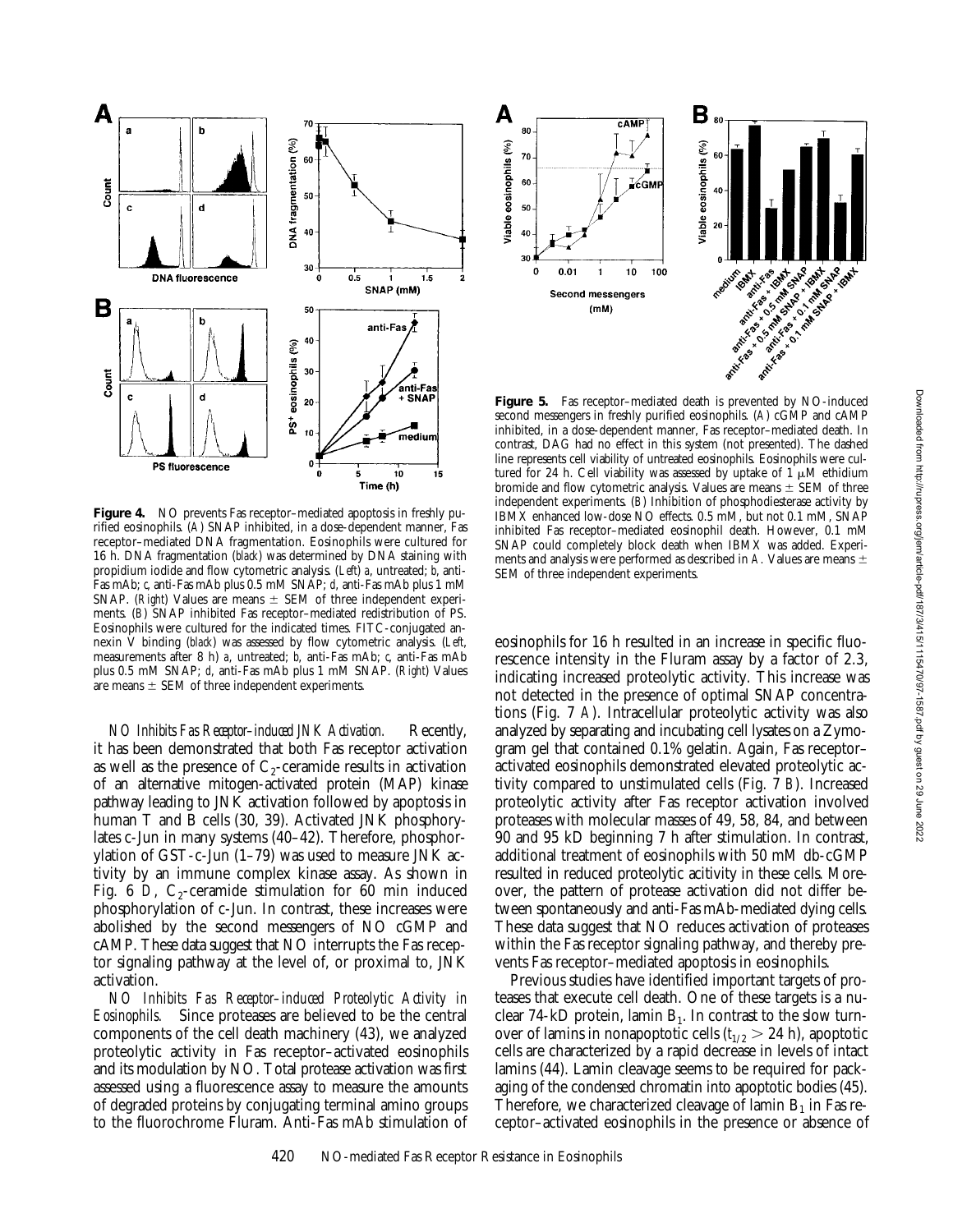

Figure 6. NO inhibits Fas receptor signaling events at the level of, or proximal to, JNK, but distal to acidic SMase activation in freshly purified eosinophils. (A) The ICE inhibitor Ac-YVAD-cmk  $(1 \mu M)$ , but not SNAP (1 mM), blocked acidic SMase activation. Eosinophils were stimulated, as indicated, for 20 min. SMase activity was assessed in cell lysates by a radioactive in vitro assay using 14C-SM as a substrate. SMase activity is presented as percent degraded substrate calculated from densitometry measurements after autoradiography. Values are means  $\pm$  SEM of three independent experiments. (*B*) The ceramide analogues  $C_2$ - and  $C_6$ -ceramide induced, in a dose-dependent manner, eosinophil death. In contrast, biologically inactive  $C_2$ -dihydroceramide ( $DH-C_2$ ) had no effect in this system. Eosinophils were cultured for 24 h. Cell viability was assessed by uptake of 1  $\mu$ M ethidium bromide and flow cytometric analysis. Values are means  $\pm$  SEM of three independent experiments. (*C*) SNAP (1 mM), cGMP (50 mM), and cAMP (5 mM) inhibited  $C_2$ -ceramide–mediated eosinophil death. Experiments and analysis were performed as described in *B*. Values are means  $\pm$  SEM of three independent experiments. (*D*) cGMP (50 mM) and cAMP (5 mM) abrogated anti-Fas mAb- or ceramidemediated phosphorylation of c-Jun. Eosinophils were stimulated for 60 min. The cell lysates were immunoprecipitated with an anti-JNK Ab, and phosphorylation of GST-c-Jun (1–79) was observed by in vitro kinase assay.

SNAP by Western blotting. As shown in Fig. 7 *C*, complete cleavage of lamin  $B_1$  occurred within 4 h after anti-Fas mAb treatment. In contrast, optimal concentrations of SNAP completely inhibited Fas receptor–mediated cleavage of lamin  $B_1$ , whereas a suboptimal SNAP concentration was only partially protective. In addition, a second protein with a molecular mass of  $\sim$ 70 kD reacted with the antibody, probably representing an early degradation product of lamin  $B_1$ . These data suggest that NO blocks the proteolytic action of proteases on specific target proteins that are important for the apoptotic process, such as lamin  $B_1$ .



**Figure 7.** NO and NO-mediated second messengers inhibit activation of intracellular proteases in freshly purified eosinophils. (*A*) SNAP (1 mM) inhibited anti–Fas receptor–mediated activation of intracellular proteases. Intracellular proteolytic activity was assessed by a fluorescence assay; levels of terminal amino groups were measured by binding of Fluram and fluorescence spectrometry. Eosinophils were cultured for 16 h. Values are means  $\pm$  SEM of three independent experiments. (*B*) cGMP (50 mM) inhibited anti–Fas receptor–mediated activation of intracellular proteases. A time course of intracellular proteolytic activity was assessed by Zymogram electrophoresis. Spontaneous and anti–Fas receptor–mediated eosinophil apoptosis was associated with the activation of proteases with molecular masses of 49, 58, 84, and between 90 and 95 kD. (*Right*) The positions of molecular size standards. (*C*) SNAP inhibited, in a dosedependent manner, Fas receptor-mediated proteolysis of lamin  $B_1$ . Eosinophils were cultured for 4 h. Immunoblot analysis of cell lysates was performed with anti-lamin  $B_1$  mAb. The full-length lamin B1 is indicated (*arrow*). (*Right*) The positions of molecular size standards.

## **Discussion**

Allergic diseases of the respiratory tract are associated with a marked eosinophilic inflammation (46) and enhanced cytokine production (47). Some of these cytokines inhibit eosinophil apoptosis and may, therefore, contribute to tissue eosinophil accumulation (1, 2). In addition to these effects, there is evidence to suggest upregulation of iNOS in eosinophilic inflammation airways (17). Consequently, measurements of NO in exhaled air have demonstrated elevated levels in asthma and seasonal allergic rhinitis patients (14, 15, 22). In agreement with these studies, we measured increased NO levels within the nasal cavity of patients with nasal polyps. We also provided evidence for increased iNOS mRNA expression in polyp tissues. Together with the previously published work (14, 15, 22), these data suggest that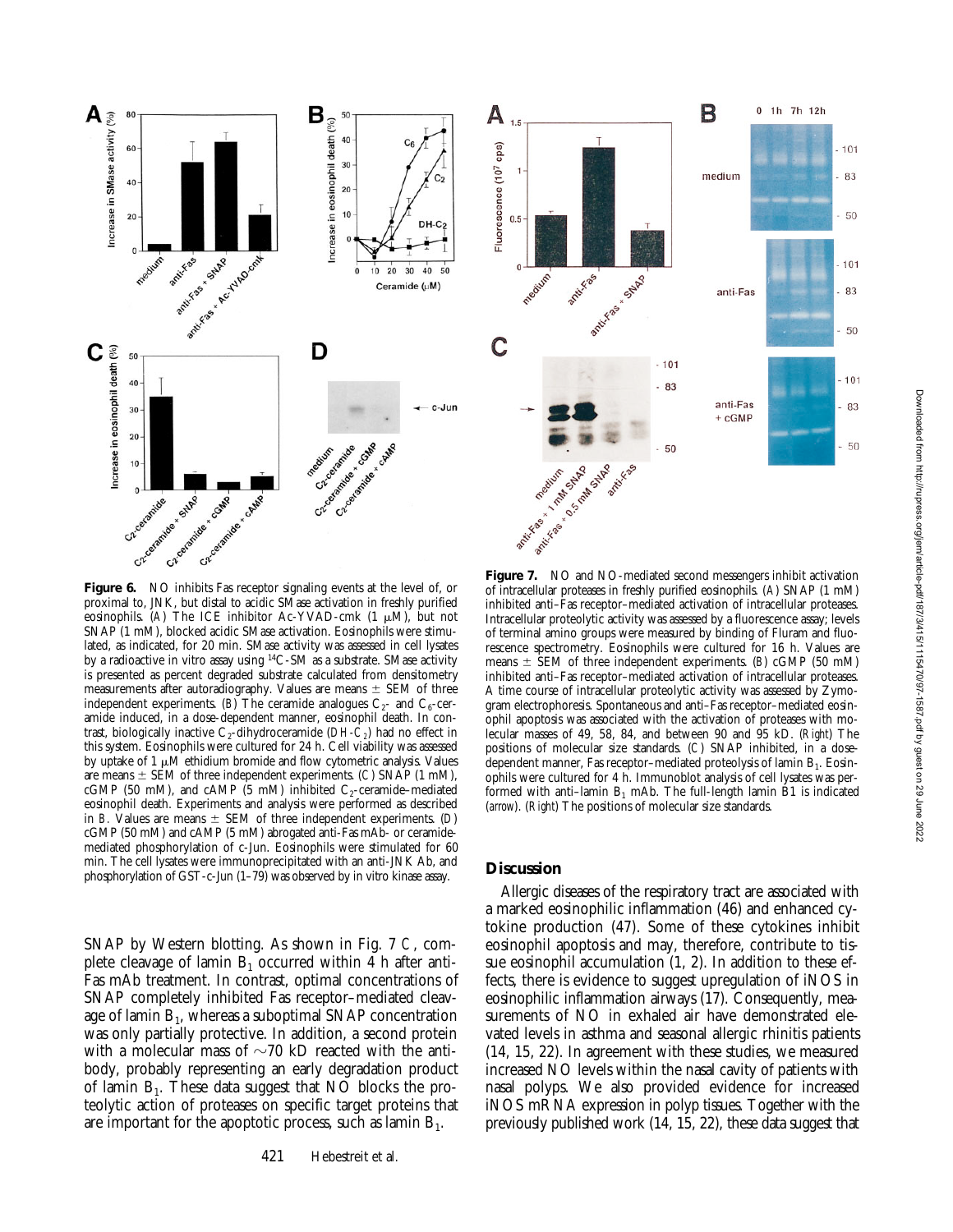increased NO production may represent a general feature of eosinophilic inflammation.

Fas receptors are broadly expressed on many different cell types. Activation of the Fas receptors leads to induction of apoptosis in many, but not all systems (48). For example, hematopoietic and nonhematopoietic tumor cells resistant to Fas receptor–mediated apoptosis have been found, although they express the receptor on the cell surface (49, 50). Therefore, the mechanisms of Fas receptor resistance have generated great interest. The results presented in this study suggest a novel NO-mediated mechanism causing nonfunctional Fas receptors by disruption of the death signaling pathway in human eosinophils.

Extensive analysis of the signaling pathways associated with Fas receptor–mediated apoptosis has revealed that oligomerization of the receptor induces conformational changes of the intracellular domains leading to binding of cytoplasmic proteins and formation of the death-inducing signaling complex (DISC; 51). One of the DISC proteins is an ICE-like protease (24, 52). Thus, perhaps there is a direct physical connection between initialization of the death signal at the cell membrane and the death machinery (48). However, other cell signaling events involving tyrosine phosphorylation (53), SMase-ceramide (29, 37, 38), and Ras/Raf/ MAP kinase pathways (39, 40) have also been reported to be involved in cell death. The contribution of all of these pathways to the induction of apoptosis as well as possible interactions between different pathways have not yet been clearly elucidated.

Ceramide, generated by activated SMase, triggers apoptosis in response to Fas receptor activation (29, 37, 38) and many other death stimuli (54). Thus, ceramide production appears to be a pleiotropic activator of apoptosis. Therefore, we first analyzed activation of SMase after Fas receptor activation in the presence and absence of NO or second messengers of NO. This strategy allowed us to determine whether the possible disruption of the Fas receptor signaling pathway by NO occurs proximal or distal to SMase activation. We observed a Fas receptor–mediated activation of SMase in both NO-untreated and -treated eosinophils, suggesting that NO may block the death signal distal to SMase. The possibility to inhibit Fas receptor–initiated signaling events downstream of SMase activation has been previously demonstrated in cells overexpressing Abl tyrosine kinases (55). In contrast to the effects observed with NO donors, activation of SMase was abrogated when the tetrapeptide YVAD was used to block activation of the ICE protease. In agreement with a previously published work (56), these data demonstrate that activation of ICE proteases is required for SMase activation. Moreover, these data indicate that NO did not disrupt DISC formation in Fas receptor–activated eosinophils.

There has been some progress in the identification of ceramide targets. The first reported target for its activity was a serine/threonine protein kinase, termed ceramide-activated protein kinase, that was only recently identified (57). The target of this kinase appears to be the protooncogene Raf

(57). Moreover, Fas receptor activation and ceramide induce activation of another, alternative MAP kinase pathway resulting in JNK stimulation. JNK activation has been shown to be critical for induction of apoptosis in many systems (30, 39). To examine the possibility of a functional JNK inactivation by NO, we monitored kinase activity after anti-Fas mAb or ceramide treatment of eosinophils in the presence and absence of NO or second messengers of NO. The results suggest that JNK activation is also necessary for Fas receptor–mediated apoptosis in eosinophils. Moreover, since second messengers of NO prevent c-Jun phosphorylation, NO may act at the level of, or proximal to, JNK activation to prevent death.

It is now clear that proteases play a key role in apoptosis (43, 48). This study provides evidence that NO prevents Fas receptor–mediated proteolysis. However, the observation that it is possible to block activation of SMase by using an inhibitor of ICE suggests that there is some protease activation even in the presence of NO. It has recently been demonstrated that activation of a protease can lead to further activation of other proteases within the apoptotic process (58), generating a protease cascade (43, 48). We hypothesize at this point that the generation of ceramide and subsequent JNK activation may represent a signaling event responsible for amplification of the proteolytic cascade. Therefore, disruption of ceramide-induced signals prevents further proteolysis. This idea is further supported by very recent reports demonstrating that the central ICE-like protease CPP32 (Yama/Apopain) is not only a target of ICE (58) but, at least in a later phase of the apoptotic death process, also of MAP kinase and JNK signaling pathways (59). Thus, it is possible that, even in the presence of NO, activation of eosinophils via the Fas receptor leads to an immediate but limited activation of proteases able to degrade only a limited number of substrates. These can then be replaced without any damage to the cell. In contrast, in the absence of NO, ceramide-mediated amplification of the proteolytic cascade takes place and the apoptotic process initialized via the Fas receptor proceeds, causing irreversible damage to the cell.

In summary, the data reported here indicate that NO, a secretory product released in increased amounts within chronic eosinophilic inflammatory responses such as bronchial asthma and other chronic-allergic disorders, disrupts Fas receptor–mediated apoptosis in eosinophils. Therefore, we have identified a mechanism of Fas receptor resistance that might contribute to the eosinophilia associated with these diseases. In this context, it is tempting to speculate that glucocorticoids, which are known to suppress NO concentration in asthmatic patients (15), decrease eosinophil numbers, besides other possible mechanisms, by sensitization of the Fas receptor. Moreover, we have localized the disruption of the Fas signaling pathway by NO at the level of, or proximal to, JNK, but distal to SMase activation. We also provide evidence that the ceramide-induced apoptotic response may serve as an amplification step within the proteolytic cascade of the apoptotic process that, on the other hand, can be counterregulated by additional signals.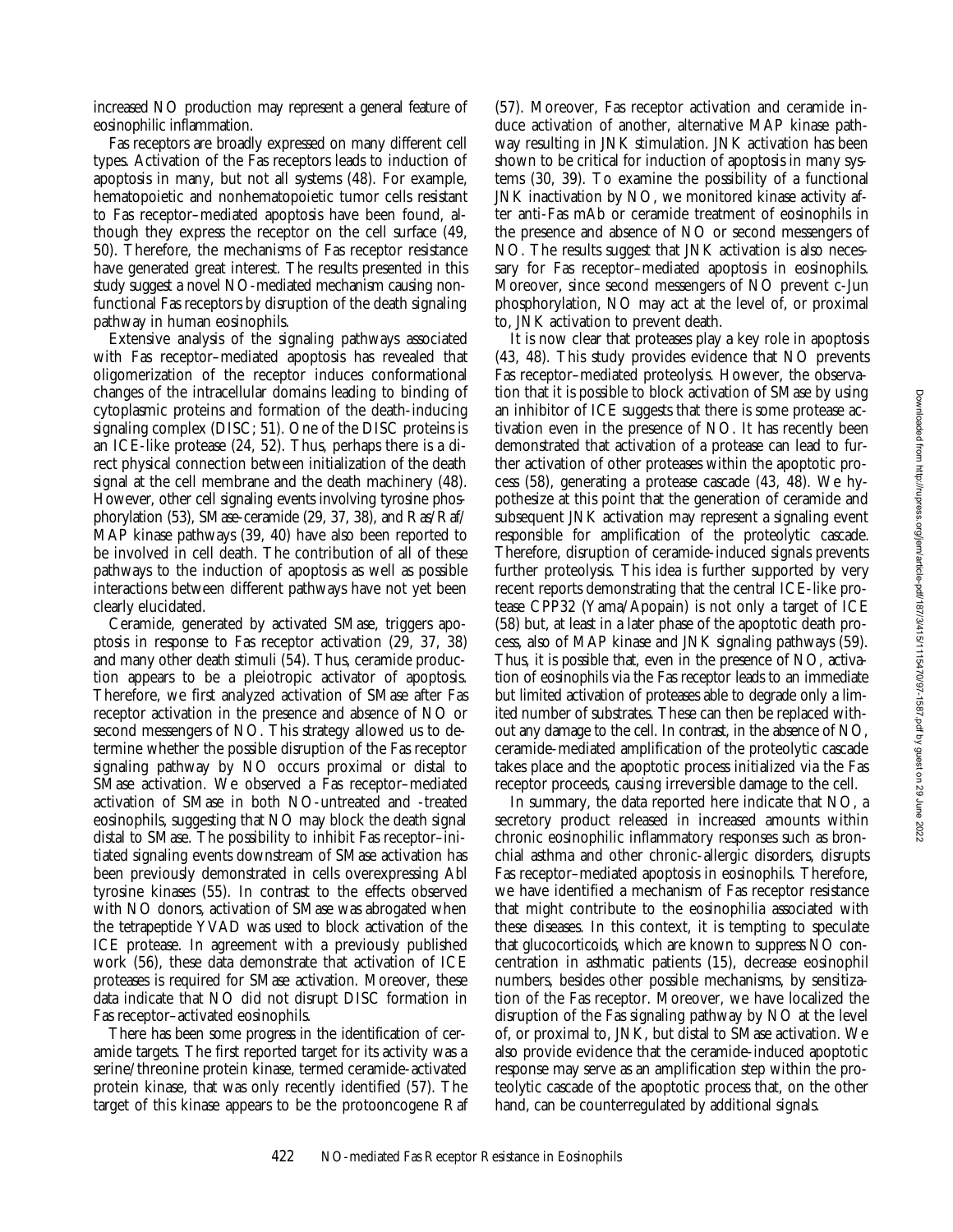We wish to thank M. Roth for densitometry measurements. We also thank G.P. Anderson, C. Borner, G.B. Mills, and M.E. Peter for critical reading and discussion of the manuscript.

This work was supported by grant 32-49210.96 from the Swiss National Science Foundation (to H.-U. Simon).

Address correspondence to Dr. Hans-Uwe Simon, Swiss Institute of Allergy and Asthma Research, University of Zurich, Obere Strasse 22, CH-7270 Davos, Switzerland. Phone: +41-81-4137083; Fax: +41-81-4131607; E-mail: hus@SIAF.unizh.ch

*Received for publication 3 September 1997 and in revised form 17 November 1997.*

## **References**

- 1. Simon, H.-U., and K. Blaser. 1995. Inhibition of programmed eosinophil death: a key pathogenic event for eosinophilia? *Immunol. Today.* 16:53–55.
- 2. Simon, H.-U., S. Yousefi, C. Schranz, A. Schapowal, C. Bachert, and K. Blaser. 1997. Direct demonstration of delayed eosinophil apoptosis as a mechanism causing tissue eosinophilia. *J. Immunol.* 158:3902–3908.
- 3. Rothenberg, M.E., R.L. Stevens, D.S. Silberstein, R. Soberman, K.F. Austen, and W.F. Owen. 1989. IL-5 promotes longterm culture and enhances functional properties of human eosinophils. *J. Immunol.* 143:2311–2316.
- 4. Yamaguchi, Y., T. Suda, S. Ohta, K. Tominaga, Y. Miura, and T. Kasahara. 1991. Analysis of the survival of mature human eosinophils: interleukin-5 prevents apoptosis in mature human eosinophils. *Blood.* 78:2542–2547.
- 5. Walker, C., J.C. Virchow, P.L.B. Bruijnzeel, and K. Blaser. 1991. T cell subsets and their soluble products regulate eosinophilia in allergic and nonallergic asthma. *J. Immunol.* 146: 1829–1835.
- 6. Stern, M., L. Meagher, J. Savill, and C. Haslett. 1992. Apoptosis in human eosinophils. Programmed cell death in the eosinophil leads to phagocytosis by macrophages and is modulated by IL-5. *J. Immunol.* 148:3543–3549.
- 7. Yousefi, S., D.R. Green, K. Blaser, and H.-U. Simon. 1994. Protein-tyrosine phosphorylation regulates apoptosis in human eosinophils and neutrophils. *Proc. Natl. Acad. Sci. USA.* 91:10868–10872.
- 8. Yousefi, S., D.C. Hoessli, K. Blaser, G.B. Mills, and H.-U. Simon. 1996. Requirement of Lyn and Syk tyrosine kinases for the prevention of apoptosis by cytokines in human eosinophils. *J. Exp. Med.* 183:1407–1414.
- 9. Simon, H.-U., S. Yousefi, C.C. Dommann-Scherrer, D.R. Zimmermann, S. Bauer, J. Barandun, and K. Blaser. 1996. Expansion of cytokine-producing  $CD4$ <sup>-</sup> $CD8$ <sup>-</sup> T cells associated with abnormal Fas expression and hypereosinophilia. *J. Exp. Med.* 183:1071–1082.
- 10. Matsumoto, K., R.P. Schleimer, H. Saito, Y. Iikura, and B.S. Bochner. 1995. Induction of apoptosis in human eosinophils by anti-Fas antibody treatment in vitro. *Blood.* 86:1437–1443.
- 11. Tsuyuki, S., C. Bertrand, F. Erard, A. Trifilieff, J. Tsuyuki, M. Wesp, G.P. Anderson, and A.J. Coyle. 1995. Activation of the Fas receptor on lung eosinophils leads to apoptosis and the resolution of eosinophilic inflammation of the airways. *J. Clin. Invest.* 96:2924–2931.
- 12. Druilhe, A., Z. Cai, S. Hailé, S. Chonaib, and M. Petrolani. 1996. Fas-mediated apoptosis in cultured human eosinophils. *Blood.* 87:2822–2830.
- 13. Hebestreit, H., S. Yousefi, I. Balatti, M. Weber, R. Crameri, D. Simon, K. Hartung, A. Schapowal, K. Blaser, and H.-U. Simon. 1996. Expression and function of the Fas receptor on human blood and tissue eosinophils. *Eur. J. Immunol.* 26: 1775–1780.
- 14. Alving, K.E., E. Weitzberg, and J.M. Lundberg. 1993. Increased amount of nitric oxide in exhaled air of asthmatics. *Eur. Respir. J.* 6:1268–1370.
- 15. Kharitonov, S.A., K. Rajakulasingam, B. O'Connor, S.R. Durham, and P.J. Barnes. 1997. Nasal nitric oxide is increased in patients with asthma and allergic rhinitis and may be modulated by nasal glucocorticoids. *J. Allergy Clin. Immunol.* 99:58–64.
- 16. Palmer, R.M.J., D.S. Ashton, and S. Moncada. 1988. Vascular endothelial cells synthesize nitric oxide from l-arginine. *Nature.* 333:664–666.
- 17. Hamid, Q., D.R. Springall, V. Riveros-Moreno, P. Chanez, P. Howarth, A. Redington, J. Bousquet, P. Godard, S. Holgate, and J.M. Polak. 1993. Induction of nitric oxide synthase in asthma. *Lancet.* 342:1510–1513.
- 18. del Pozo, V., E. de Arruda-Chaves, B. de Andrés, B. Cardaba, A. Lopez-Farré, S. Gallardo, I. Cortegano, L. Vidarte, A. Jurado, J. Sastre, et al. 1997. Eosinophils transcribe and translate messenger RNA for inducible nitric oxide synthase. *J. Immunol.* 158:859–864.
- 19. Abrahamsohn, I.S., and R.L. Coffman. 1995. Cytokine and nitric oxide regulation of the immunosuppression in *trypanosoma cruzi* infection. *J. Immunol.* 155:3955–3963.
- 20. Sternberg, J.M., and N.A. Mabbott. 1996. Nitric oxide–mediated suppression of T cell responses during trypanosoma brucei infection: soluble trypanosome products and interferon- $\gamma$  are synergistic inducers of nitric oxide synthase. *Eur. J. Immunol.* 26:539–543.
- 21. Taylor-Robinson, A.W., F.Y. Liew, A. Severn, D. Xu, S.J. McSorley, P. Garside, J. Padron, and R.S. Phillips. 1994. Regulation of the immune response by nitric oxide differentially produced by T helper type 1 and T helper type 2 cells. *Eur. J. Immunol.* 24:980–984.
- 22. Barnes, P.J., and F.Y. Liew. 1995. Nitric oxide and asthmatic inflammation. *Immunol. Today.* 16:128–130.
- 23. Bohlinger, I., M. Leist, J. Barsig, S. Uhlig, G. Tiegs, and A. Wendel. 1995. Interleukin-1 and nitric oxide protect against tumor necrosis factor  $\alpha$ –induced liver injury through distinct pathways. *Hepatology.* 22:1829–1837.
- 24. Boldin, M.P., T.M. Goncharov, Y.V. Goltsev, and D. Wallach. 1996. Involvement of MACH, a novel MORT1/FADDinteracting protease, in Fas/APO-1– and TNF receptor–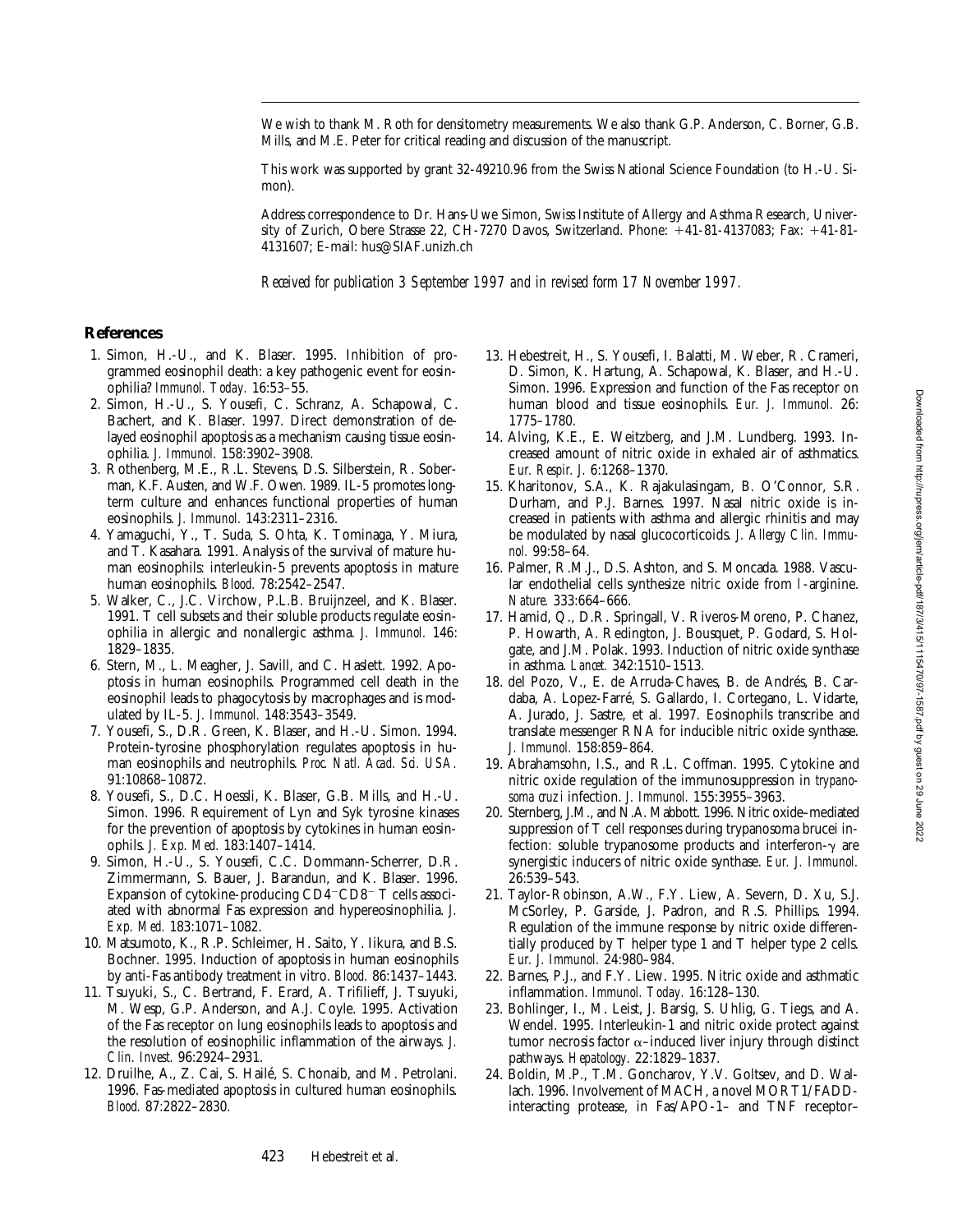induced cell death. *Cell.* 85:803–815.

- 25. Yousefi, S., S. Hemmann, M. Weber, C. Hölzer, K. Hartung, and H.-U. Simon. 1995. IL-8 is expressed by human peripheral blood eosinophils. Evidence for increased secretion in asthma. *J. Immunol.* 154:5481–5490.
- 26. Simon, H.-U., P.W. Tsao, K.A. Siminovitch, G.B. Mills, and K. Blaser. 1994. Functional platelet-activating factor receptors are expressed by monocytes and granulocytes but not by resting or activated T and B lymphocytes from normal individuals or patients with asthma. *J. Immunol.* 153:364–377.
- 27. Moro, M.A., R.J. Russel, S. Cellek, I. Lizasoain, Y. Su, V.M. Darley-Usmar, M.W. Radomski, and S. Moncada. 1996. cGMP mediates the vascular and platelet actions of nitric oxide: confirmation using an inhibitor of the soluble guanylyl cyclase. *Proc. Natl. Acad. Sci. USA.* 93:1480–1485.
- 28. Martin, S.J., C.P.M. Reutelingsperger, A.J. McGahon, J.A. Rader, R.C.A.A. van Schie, D.M. LaFace, and D.R. Green. 1995. Early redistribution of plasma membrane phosphatidylserine is a general feature of apoptosis regardless of the initiating stimulus: Inhibition by overexpression of Bcl-2 and Abl. *J. Exp. Med.* 182:1545–1556.
- 29. Cifone, M.G., R. De Maria, P. Roncaioli, M.R. Rippo, M. Azuma, L.L. Lanier, A. Santoni, and R. Testi. 1993. Apoptotic signaling through CD95 (Fas/Apo-1) activates an acidic sphingomyelinase. *J. Exp. Med.* 177:1547–1552.
- 30. Wilson, D.J., K.A. Fortner, D.H. Lynch, R.R. Mattingly, I.G. Macara, J.A. Posada, and R.C. Budd. 1996. JNK, but not MAPK, activation is associated with Fas-mediated apoptosis in human T cells. *Eur. J. Immunol.* 26:989–994.
- 31. Pacifici, R.E., and K.J.A. Davies. 1990. Protein degradation as an index of oxidative stress. *Methods Enzymol.* 186:485–502.
- 32. Brown, P.D., A.T. Levy, I.M. Margulies, L.A. Liotta, and W.G. Stetler-Stevenson. 1990. Independent expression and cellular processing of Mr 72.000 type IV collagenase and interstitial collagenase in human tumorigenic cell lines. *Cancer Res.* 50:6184–6191.
- 33. Nicholls, P. 1964. The reactions of azide with catalase and their significance. *Biochem. J.* 90:331–343.
- 34. Ignarro, L.J., H. Lippton, J.C. Edwards, W.H. Baricos, A.L. Hyman, P.J. Kadowitz, and C.A. Gruetter. 1981. Mechanism of vascular smooth muscle relaxation by organic nitrates, nitrites, nitroprusside and nitric oxide: evidence for the involvement of S-nitrosothiols as active intermediates. *J. Pharmacol. Exp. Ther.* 218:739–749.
- 35. Moncada, S., and A. Higgs. 1993. The l-arginine-nitric oxide pathway. *N. Engl. J. Med.* 329:2002–2012.
- 36. Thusu, K.G., F.C. Morin, J.A. Russell, and R.H. Steinhorn. 1995. The cGMP phosphodiesterase inhibitor Zaprinast enhances the effect of nitric oxid. *Am. J. Respir. Crit. Care Med.* 152:1605–1610.
- 37. Gulbins, E., R. Bissonnette, A. Mahboubi, S. Martin, W. Nishioka, T. Brunner, G. Baier, G. Baier-Bitterlich, C. Byrd, F. Lang, et al. 1995. Fas-induced apoptosis is mediated via a ceramide-initiated RAS signaling pathway. *Immunity.* 2: 341–351.
- 38. Tepper, C.G., S. Jayadev, B. Liu, A. Bielawska, R. Wolff, S. Yonehara, Y.A. Hannun, and M.F. Seldin. 1995. Role of ceramide as an endogenous mediator of Fas-induced cytotoxicity. *Proc. Natl. Acad. Sci. USA.* 92:8443–8447.
- 39. Cahill, M.A., M.E. Peter, F.C. Kischkel, A.M. Chinnaiyan, V.M. Dixit, P.H. Krammer, and A. Nordheim. 1996. CD95 (APO-1/Fas) induces activation of SAP kinases downstream of ICE-like proteases. *Oncogene.* 13:2087–2096.
- 40. Chauhan, D., S. Kharbanda, A. Ogata, M. Urashima, G. Teoh, M. Robertson, D.W. Kufe, and K.C. Anderson. 1997. Interleukin-6 inhibits Fas-induced apoptosis and stress-activated protein kinase activation in multiple myeloma cells. *Blood.* 89:227–234.
- 41. Dérijard, B., M. Hibi, I. Wu, T. Barrett, B. Su, T. Deng, M. Karin, and R.J. Davis. 1994. JNK1: a protein kinase stimulated by UV light and Ha-Ras that binds and phosphorylates the c-jun activation domain. *Cell.* 76:1025–1037.
- 42. Liu, Z.-G., R. Baskaran, E.T. Lea-Chou, L.D. Wood, Y. Chen, M. Karin, and J.Y.J. Wang. 1996. Three distinct signalling responses by murine fibroblasts to genotoxic stress. *Nature.* 384:273–276.
- 43. Martin, S.J., and D.R. Green. 1995. Protease acitvation during apoptosis: Death by a thousand cuts. *Cell.* 82:349–352.
- 44. Oberhammer, F.A., K. Hochegger, G. Froschl, R. Tiefenbacher, and M. Pavelka. 1994. Chromatin condensation during apoptosis is accompanied by degradation of lamin  $A + B$ , without enhanced activation of cdc2 kinase. *J. Cell Biol.* 126: 827–837.
- 45. Lazebnik, Y., A. Takahashi, R.D. Moir, R.D. Goldman, G.G. Poirier, S.H. Kaufmann, and W.C. Earnshaw. 1995. Studies of the lamin proteinase reveal multiple parallel biochemical pathways during apoptotic execution. *Proc. Natl. Acad. Sci. USA.* 92:9042–9046.
- 46. Bousquet, J., P. Chanez, J.Y. Lacoste, G. Barnéon, N. Ghavanian, I. Enander, P. Venge, S. Ahlstedt, J. Simony-Lafontaine, P. Godard, and F.-B. Michel. 1990. Eosinophilic inflammation in asthma. *N. Engl. J. Med.* 323:1033–1039.
- 47. Drazen, J.M., J.P. Arm, and K.F. Austen. 1996. Sorting out the cytokines of asthma. *J. Exp. Med.* 183:1–5.
- 48. Nagata, S. 1997. Apoptosis by death factor. *Cell.* 88:355–365.
- 49. Mapara, M.Y., R. Bargou, C. Zugck, H. Dohner, F. Ustaoglu, R.R. Jonker, P.H. Krammer, and B. Dörken. 1993. APO-1 mediated apoptosis or proliferation in human chronic B lymphocytic leukemia: correlation with bcl-2 oncogen expression. *Eur. J. Immunol.* 23:702–708.
- 50. Owen-Schaub, L.B., R. Radinski, E. Kruzel, K. Berry, and S. Yonehara. 1994. Anti-Fas on non-hematopoietic tumors: levels of Fas/APO-1 and bcl-2 are not predictive of biological responsiveness. *Cancer Res.* 54:1580–1586. 158:1912– 1918.
- 51. Kischkel, F.C., S. Hellbardt, I. Behrmann, M. Germer, M. Pawlita, P.H. Krammer, and M.E. Peter. 1995. Cytotoxicitydependent APO-1 (Fas/CD95)-associated proteins form a death-inducing signaling complex (DISC) with the receptor. *EMBO (Eur. Mol. Biol. Organ.) J.* 14:5579–5588.
- 52. Muzio, M., A.M. Chinnaiyan, F.C. Kischkel, K. O'Rourke, A. Shevchenko, J. Ni, C. Scaffidi, J.D. Bretz, M. Zhang, R. Gentz, et al. 1996. FLICE, a novel FADD-homologous ICE/ CED-3–like protease, is recruited to the CD95 (Fas/APO-1) death-inducing signaling complex. *Cell.* 85:817–827.
- 53. Eischen, C.M., C.J. Dick, and P.J. Leibson. 1994. Tyrosine kinase activation provides an early and requisite signal for Fas-induced apoptosis. *J. Immunol.* 153:1947–1954.
- 54. Haimovitz-Friedman, A., C. Kan, D. Ehleiter, R. Persaud, M. McLoghlin, Z. Fuks, and R.N. Kolesnick. 1994. Ionizing radiation acts on cellular membranes to generate ceramide and initiate apoptosis. *J. Exp. Med.* 180:525–535.
- 55. McGahon, A.J., W.K. Nishioka, S.J. Martin, A. Mahboubi, T.G. Cotter, and D.R. Green. 1995. Regulation of the Fas apoptotic cell death pathway by Abl. *J. Biol. Chem.* 270: 22625–22631.